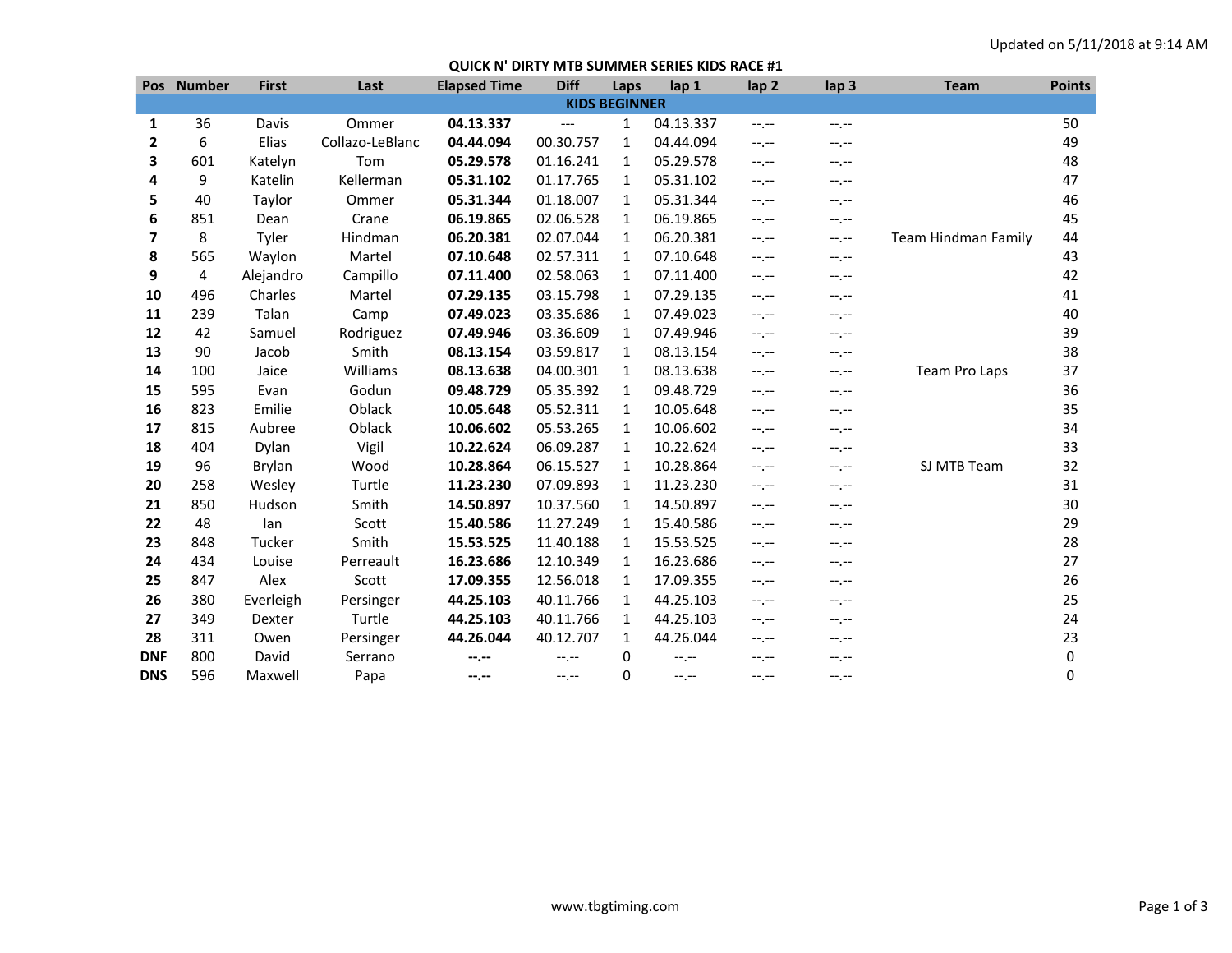## **QUICK N' DIRTY MTB SUMMER SERIES KIDS RACE #1**

| <b>Pos</b>         | Number | <b>First</b> | Last     | <b>Elapsed Time</b> | <b>Diff</b>                         | Laps | lap 1     | lap <sub>2</sub> | $\mathsf{lap} 3$ | Team        | <b>Points</b> |
|--------------------|--------|--------------|----------|---------------------|-------------------------------------|------|-----------|------------------|------------------|-------------|---------------|
| <b>KIDS EXPERT</b> |        |              |          |                     |                                     |      |           |                  |                  |             |               |
|                    |        | <b>Blake</b> | DeJonge  | 16.17.858           | $\hspace{0.05cm}---\hspace{0.05cm}$ |      | 04.59.510 | 05.49.550        | 05.28.798        |             | 50            |
|                    |        | Isabella     | Accardi  | 16.22.315           | 00.04.457                           |      | 05.28.306 | 05.40.521        | 05.13.488        | Ramona Ride | 49            |
|                    | 226    | Ingrid       | Ferguson | 16.39.544           | 00.21.686                           |      | 05.26.288 | 05.43.589        | 05.29.667        | Ramona Ride | 48            |
| 4                  |        | Emma         | Accardi  | 18.39.888           | 02.22.030                           | 3    | 06.04.206 | 06.14.533        | 06.21.149        | Ramona Ride | 47            |
|                    | 34     | Chavton      | Miller   | 18.57.044           | 02.39.186                           |      | 05.32.774 | 06.26.785        | 06.57.485        |             | 46            |